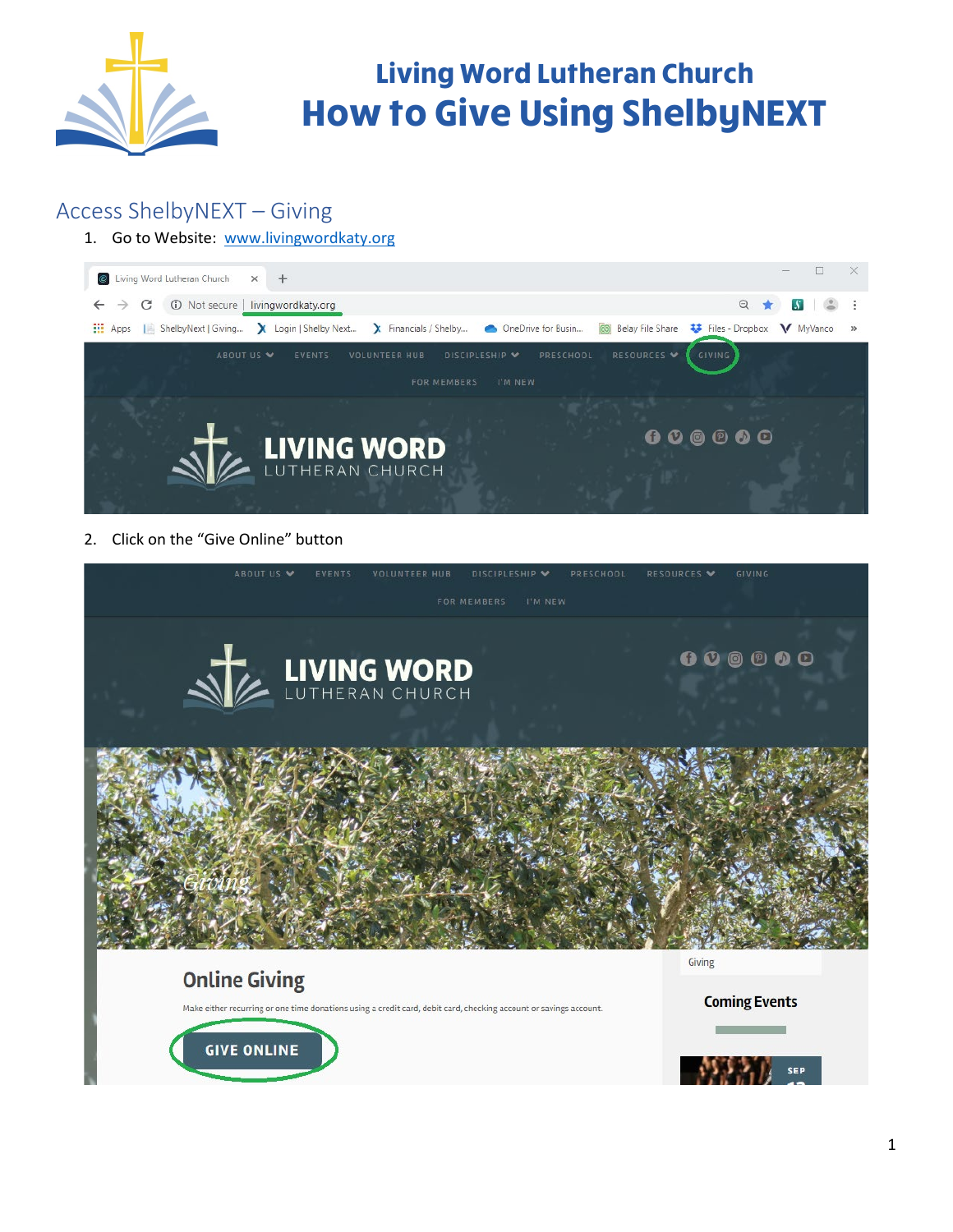

3. Click on the "Sign In" option at the top of the screen. If you're a new user you'll have the option to register after selecting this option.

|                                            | GIVE NOW     | SIGN IN |  |
|--------------------------------------------|--------------|---------|--|
| My Donation                                |              |         |  |
| FUND                                       | AMOUNT       |         |  |
| Choose a Fund<br>$\boldsymbol{\mathrm{v}}$ | $\spadesuit$ |         |  |
| ADD DONATION<br>$^{+}$                     |              |         |  |
| MAKE THIS GIFT RECURRING                   |              |         |  |
|                                            |              |         |  |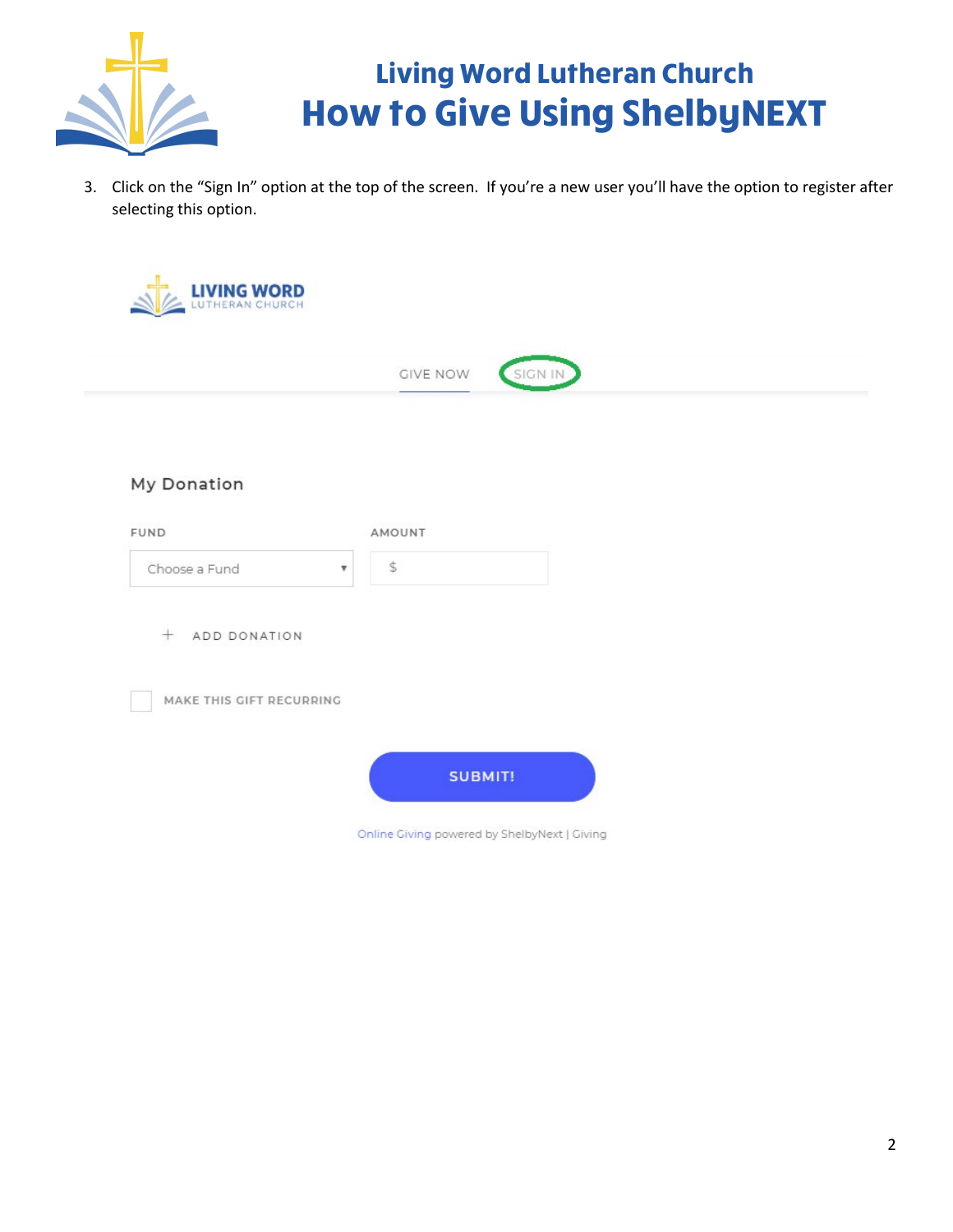

4. To create a new account, select "Register For An Account" at the bottom of the screen.

| GIVE NOW SIGN IN                                           |  |
|------------------------------------------------------------|--|
| Choose your preferred sign in method                       |  |
| $\qquad \qquad \qquad \qquad \quad \  \  \, \mathsf{TEXT}$ |  |
| $\Xi$ EMAIL                                                |  |
|                                                            |  |
|                                                            |  |
| New REGISTER FOR AN ACCOUNT                                |  |
|                                                            |  |
|                                                            |  |
|                                                            |  |
| LIVING WORD                                                |  |
| GIVE NOW SIGN IN                                           |  |
| Enter mobile number                                        |  |
| 555-555-5555                                               |  |
| <b>TEXT SECURE PIN</b>                                     |  |
|                                                            |  |
| SWITCH SIGN IN METHOD<br>OR                                |  |

*1: If you've logged in before, you may be taken to this screen. To switch to the one above, please click on "Switch Sign In Method"*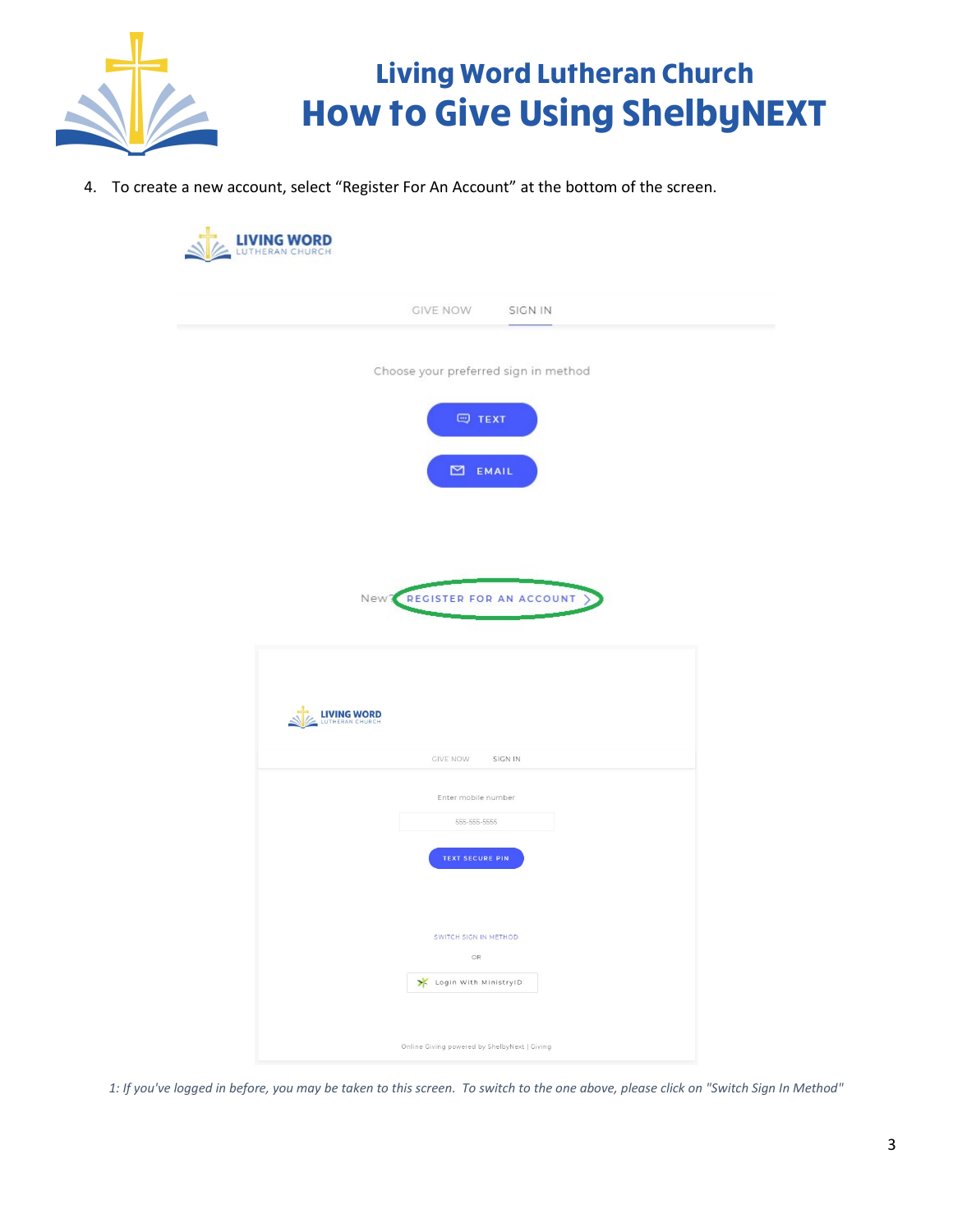

5. Once you complete the information listed on the form below you'll be all set to give using ShelbyNEXT's giving options!



**GIVE NOW** SIGN IN

#### Register for an account

If this is your first time giving online, provide the information below to create your ShelbyNext | Giving account.

In order to register with your phone number, a secure pin must be sent to your device and provided below when prompted.

| <b>FIRST NAME</b> |                                                                                                                 |                                              |
|-------------------|-----------------------------------------------------------------------------------------------------------------|----------------------------------------------|
|                   |                                                                                                                 |                                              |
| <b>STATE</b>      |                                                                                                                 | ZIP CODE                                     |
|                   |                                                                                                                 | PHONE NUMBER optional if using email address |
|                   | Phone number used for sign in.                                                                                  |                                              |
|                   |                                                                                                                 |                                              |
|                   | EMAIL ADDRESS optional if using phone number<br>Email address used for sign in and receiving<br><b>REGISTER</b> | <b>LAST NAME</b>                             |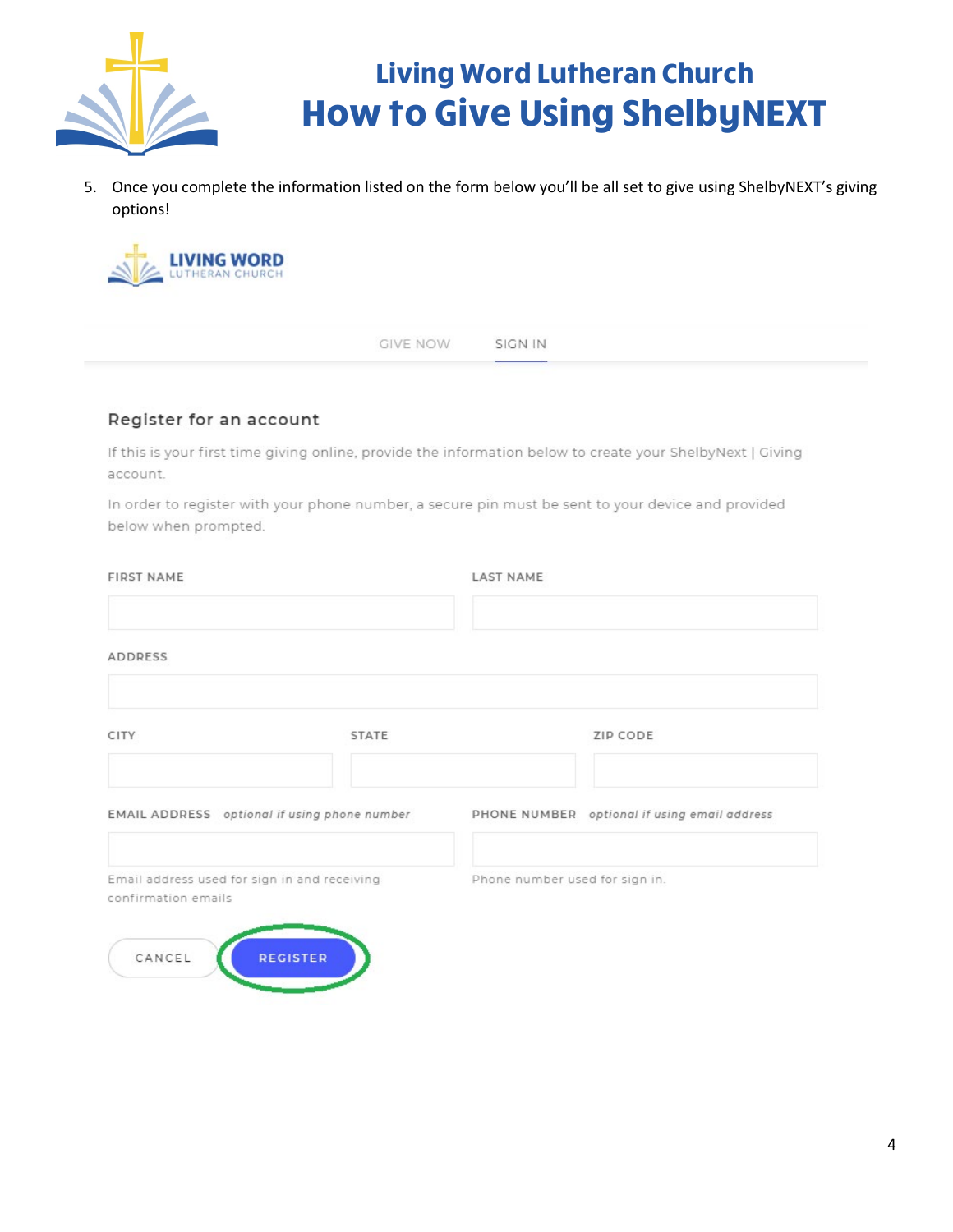

#### Using ShelbyNEXT – Giving

A. Give Now. Click the drop-down menu to select the fund you'd like to contribute to and click "SUBMIT" when you're finished.

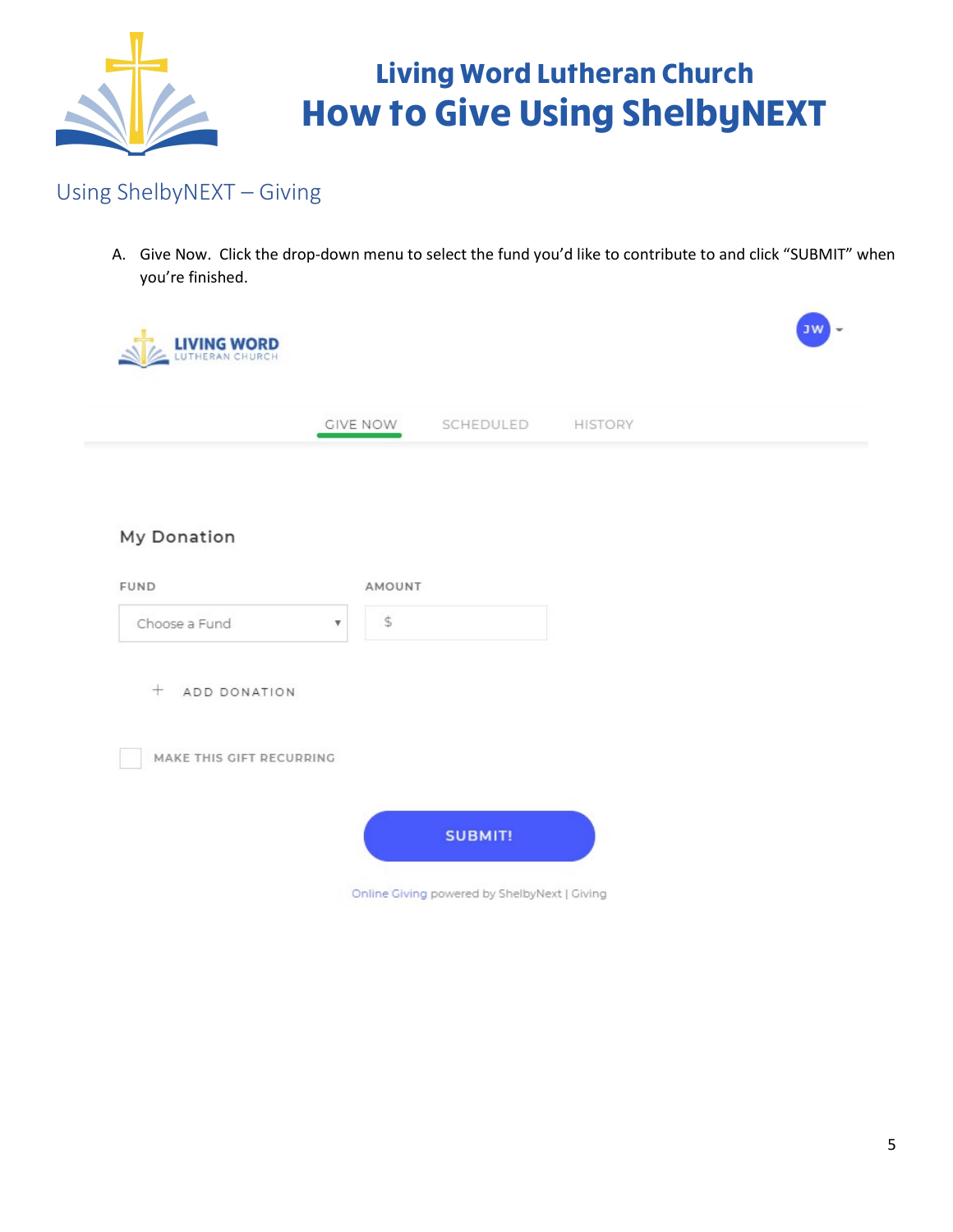

B. Recurring Giving: You can schedule recurring giving by clicking on the "Make This Gift Recurring" checkbox. Then "Recurring Gift Details" will appear and you can set up a recurring gift.

|                                                                            | <b>GIVE NOW</b>                                                      | SCHEDULED<br><b>HISTORY</b>    |
|----------------------------------------------------------------------------|----------------------------------------------------------------------|--------------------------------|
| My Donation                                                                |                                                                      |                                |
| <b>FUND</b>                                                                | AMOUNT                                                               |                                |
| Choose a Fund                                                              | $\mathbb{S}$<br>$\overline{\mathbf{v}}$                              |                                |
| $+$<br>MAKE THIS GIFT RECURRING                                            | ADD DONATION<br>Check here and the additional details fields appear. |                                |
| <b>Recurring Gift Details</b><br>You can edit your recurring gift anytime. |                                                                      |                                |
| FREQUENCY                                                                  | $\overline{\mathbf{v}}$                                              | <b>HOW MANY GIFTS</b> optional |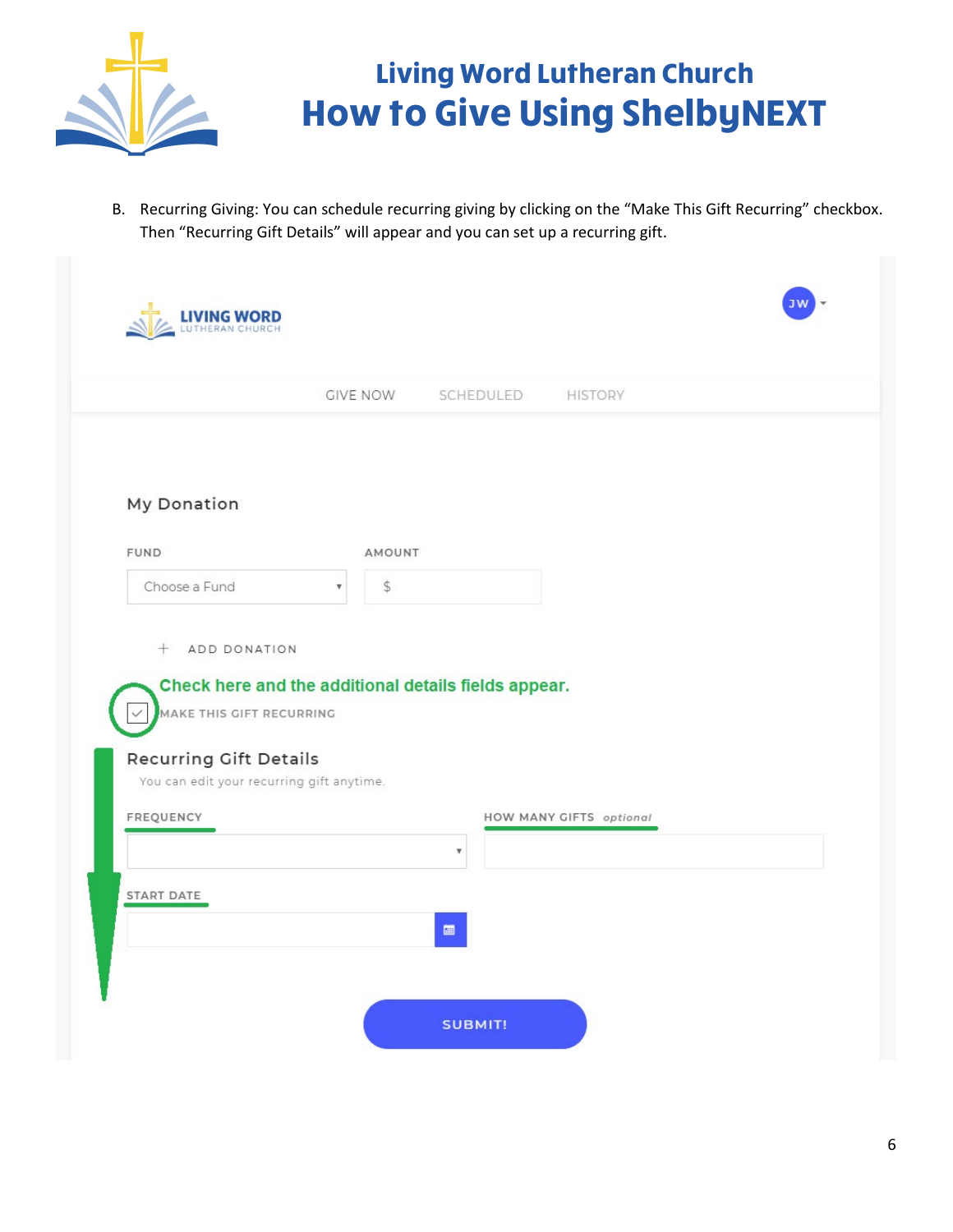

i. Clicking on the "Scheduled" tab allows you to edit previously set up recurring giving, but to initiate a recurring donation you must follow the steps above. You can also adjust your schedule to fit your needs at any time.



C. Finally you can see your giving history. This will include any giving you do physically, as ShelbyNEXT is an integrated system that works with the church to track giving and give members access to their contribution information at any time (please allow up to 7 days for physical deposits to be reflected in the History).

| LIVING WORD                   |                         |           |                             | <b>JW</b><br>$\overline{\phantom{a}}$ |
|-------------------------------|-------------------------|-----------|-----------------------------|---------------------------------------|
|                               | <b>GIVE NOW</b>         | SCHEDULED | <b>HISTORY</b>              |                                       |
| Displaying all giving history |                         |           |                             |                                       |
| Date !                        | Fund                    |           | Payment Method              | Amount                                |
| 05/06/2019                    | <b>Operating Budget</b> |           | <b>VISA</b><br>$\checkmark$ | \$1.00                                |
|                               |                         |           | Total giving to date        | \$1.00                                |